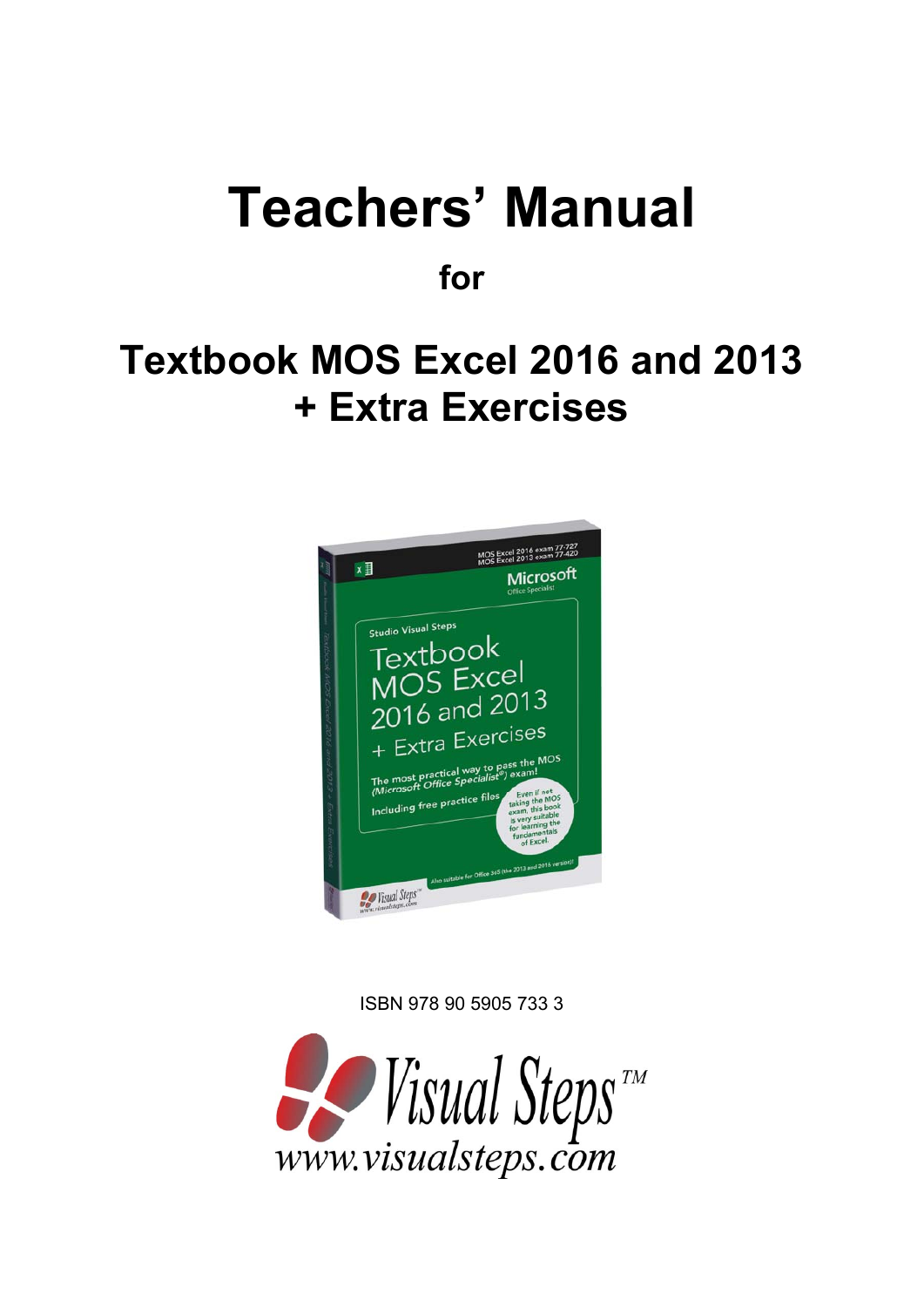## **1. Introduction**

This course manual assumes a lesson structure consisting of nine points. These points have been divided into three groups. Each class period will generally have the following structure:

## **A Introduction** 1. Make sure the students are ready for class to begin.

- 2. Explain the lesson's objectives.
- 3. Review any necessary background knowledge.
- **B Instruction** 1. Present the subject matter.
	- 2. Help the students learn the material.
	- 3. Have the students demonstrate the requested techniques.
	- 4. Give feedback on the demonstrations.
- **C Conclusion** 1. Assess the final results of the learning process (testing).
	- 2. Recap and demonstrate uses for what's been learned.

This lesson structure should be followed step-by-step from start to finish.

Steps B1 through B4 will be frequently repeated, as the subject matter will be offered in small chunks (B1).

This means there will be many points at which the student may need some help (B2). This also means that during a class, students will learn multiple techniques they can demonstrate (B3), to which the instructor should respond with approval or corrective comments as needed (B4).

On the next page you will see the **lesson structure** again, this time expanded with extra information to clarify the content of the 'how' and "why" behind each step. This structure will also be followed in explaining the details for separate class meetings later in this manual. You can split the lessons which cover a longer chapter if needed. You may wish to handle the material in these chapters in separate sessions.

Plan to use the available class time as follows:

- Introduction 10-15%
- Instruction 60-70%
- Conclusion 20-25%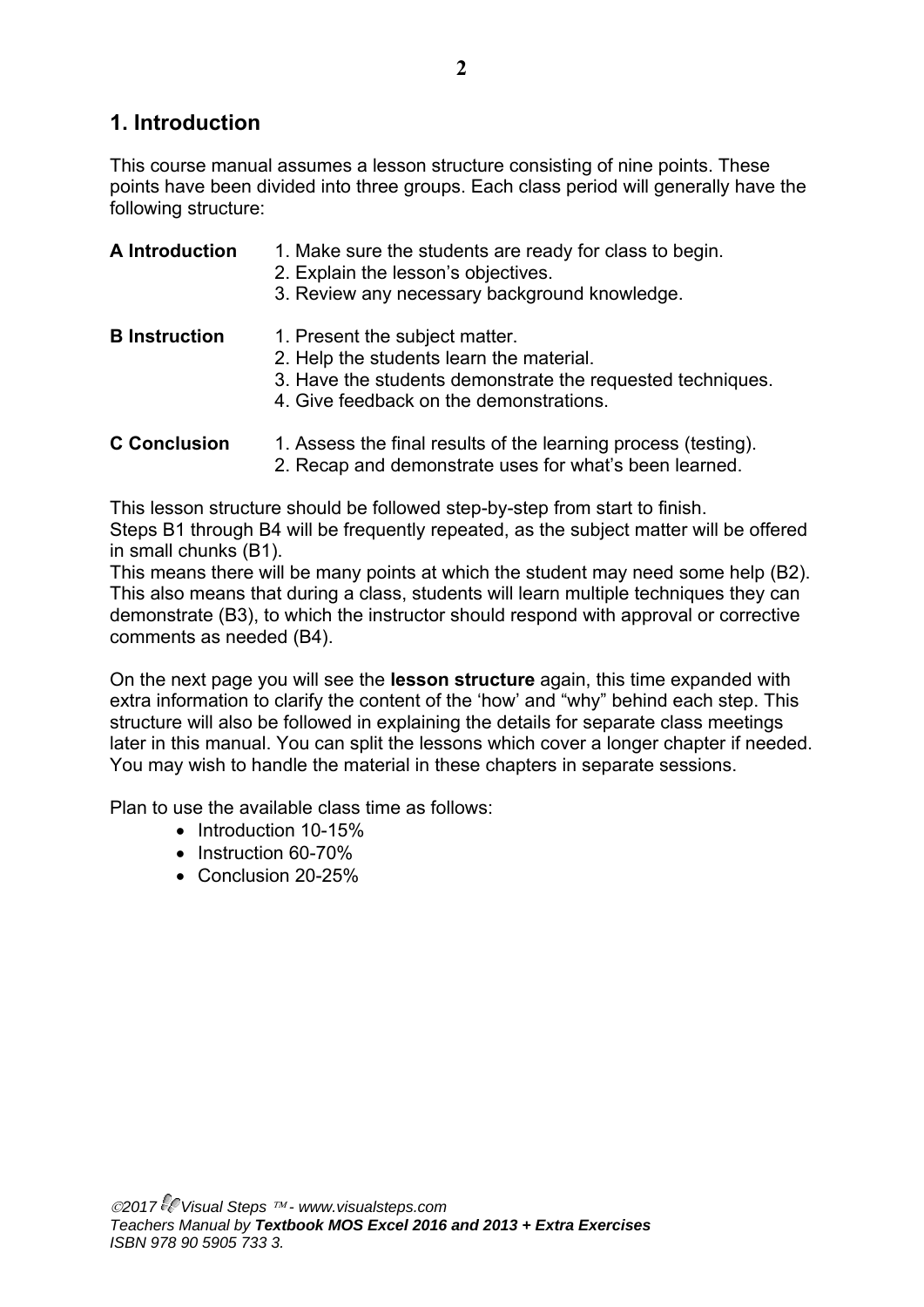## **Lesson Structure**

## **A Introduction 1. Make sure the students are ready for class to begin.**

**The instructor** can ask for silence, close the door, write an announcement on the board, or in some other way draw attention **to** the coming lesson.

## **2. Explain the lesson's objectives.**

It is important for both student and instructor to know exactly what a lesson's desired results are. The student's work attitude, for example, depends upon whether he needs to recognize, commit to memory, or apply the material being presented.

Simply listing the subjects that will be covered is not enough. The instructor must explain them in recognizable terms.

## **3. Review any necessary background knowledge.**

At the start of each lesson, the instructor should make sure the new information will connect to and build upon previously acquired concepts and skills. In order to do so, the instructor must first help the students recall (activate) the relevant knowledge.

## **B Instruction 1. Present the subject matter.**

The heart of the learning process is the offering of information by the instructor or by the textbook.

## **2. Help the students learn the material.**

The instructor doesn't stand at the front of the class during the learning process, but rather moves around, observing the students' activities and offering support where necessary. The didactic approach being applied can be characterized as guided experiential learning.

## **3. Have the students demonstrate the requested techniques.**

The point here is not to check whether students have done their homework, but rather to provide an opportunity for practicing the desired (final) techniques. Specific questions will give the students the opportunity to demonstrate to themselves and to the instructor that they understand or can apply the information.

## **4. Give feedback on the demonstrations.**

It's instructive and reinforcing to provide students with feedback on their demonstrations of what they've learned.

Feedback on a student's ability to perform certain actions often occurs naturally: it either works or it doesn't. In any case, feedback should provide information about the correct way to perform these actions and it should be visible during the learning process.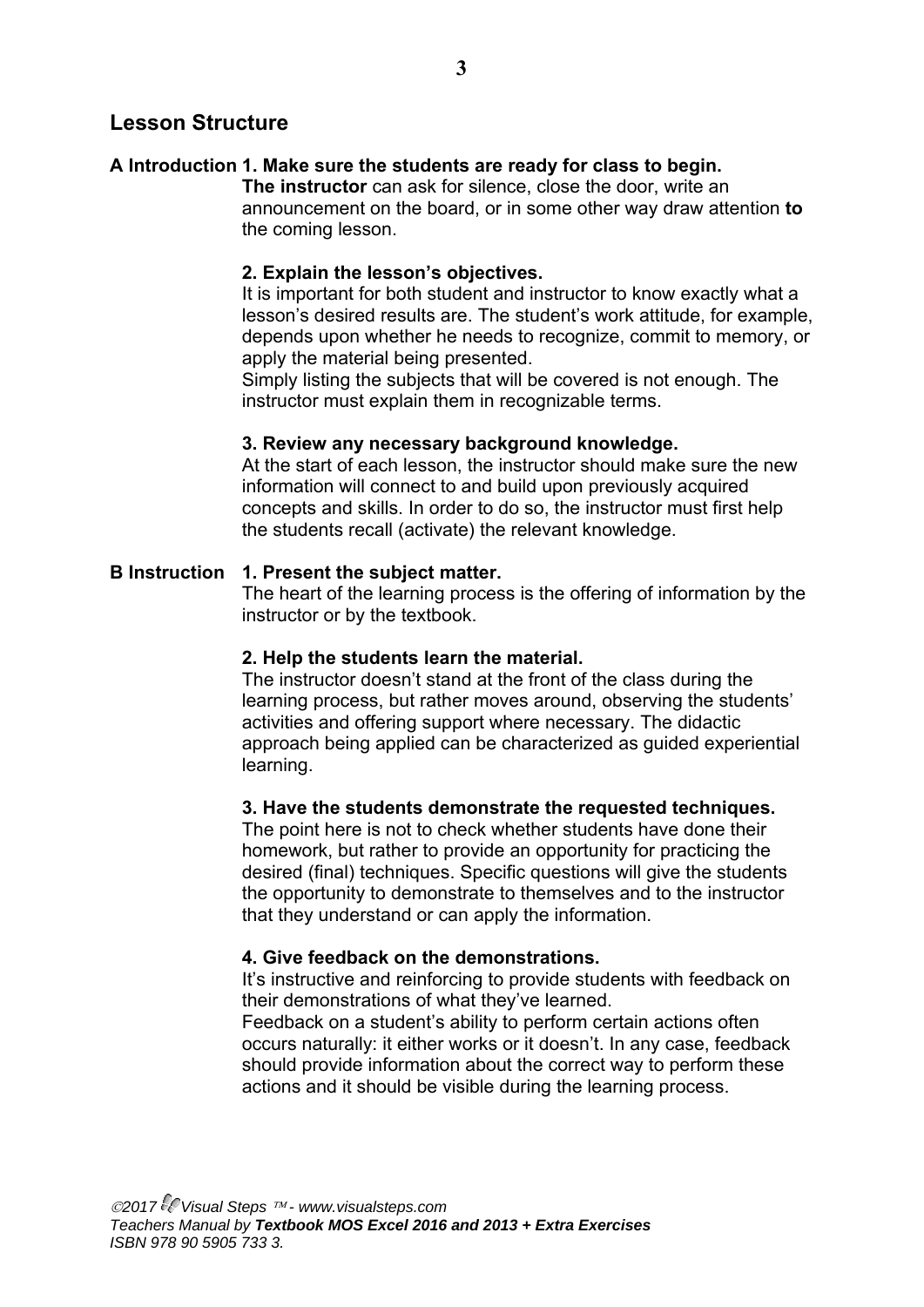## **C Conclusion 1. Assess the final results of the learning process.**

The point of this step is to determine whether the student has accomplished the educational objectives, and whether he can perform the desired actions with confidence. There are various forms of testing available for this: completing an exercise, for example, or answering questions. They don't all have to be given at the same time. Naturally, the tests should be tailored to the stated educational objective.

## **2. Recap and demonstrate what has been learned.**

This last step is focused on helping the material sink in for the long term. As a result, this information should bridge multiple lessons and focus on making connections among different topics.

## **2. Previous Knowledge**

Some previous knowledge is assumed for the entire course. Students without this knowledge should plan to spend some time acquiring it before the first course meeting.

The following skills comprise the previous knowledge assumed for this course:

- able to click, double-click, and drag with the mouse
- able to start and stop programs
- able to type and edit text
- able to start up and shut down Windows

## **3. General**

**Technical matters** such as proper installation of *Windows 10, 8.1 or 7* and *Microsoft Office Excel 2016* or *2013* are essential for this course. Installing *Microsoft Office Excel* falls outside the scope of this course. The website that comes with the book contains practice files that will be used in the exercises. A working Internet connection is needed in order to be able to download the practice files from the website. Downloading the practice files also falls outside the scope of this course.

For some exercises a printer is required. If you do not have a printer, you can just read the through that particular section.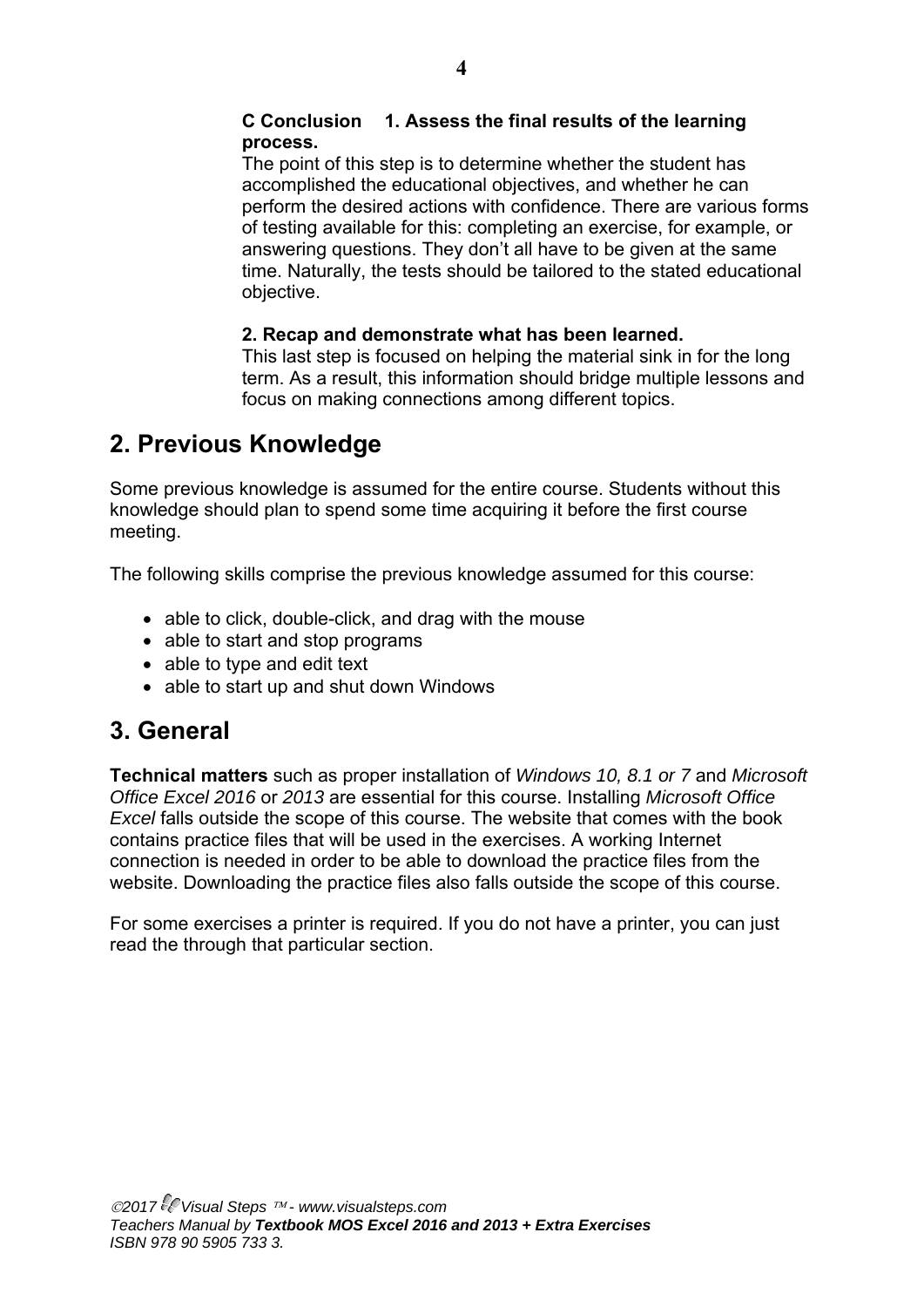## **4. Lesson Plan**

The lesson plan of this teachers' manual covers the Chapters 1 through 6 of the *Textbook* part of the book, and Chapters 1 through 9 of the *Workbook* part of *Textbook MOS Excel 2016 and 2013 + Extra Exercises* 

Depending on the available hours, you can adjust the lesson plan to suit your current situation. You can exclude parts of the *MOS Excel 2016 and 2013* package, for example, or assign them as homework.

Chapter 1 Setting Up Excel and Basic Functions Chapter 2 Formulas and Series Chapter 3 Tables Chapter 4 Analyzing Data Chapter 5 Functions Chapter 6 Viewing and Saving

It is advised to use the order of the chapters for the order of the lessons.

## **5. Available content**

The Visual Steps package of MOS Excel 2016 and 2013 contains the following components:

## *Textbook MOS Excel 2016 and 2013*

*Excel* is a calculation program, also called a 'spreadsheet program'. Working in Excel is actually like working on a large sheet of graph paper. The student can type something in each square (cell). This can be a number, text or date, but also an underlying formula which allows you to perform calculations automatically. Not only can figures be calculated with *Excel*, they can be selected, sorted and arranged in various ways. It is therefore an ideal program to create summaries of calculations or to organize lists with data.

The step by step instructions and examples in the Textbook will help your students learn to use *Excel* in the most efficient manner. The additional exercises at the end of the book help to increase proficiency in the program and reinforce what the student has learned.

After working through the book, the student has the opportunity to take the Microsoft Office Specialist ® (MOS) exam. Upon successful completion of this exam, an official certificate is awarded. This is a document that can be important in the workplace and a plus on a resume.

This textbook has been written using the Visual Steps<sup> $TM$ </sup> method. The method is simple: just place the book next to the computer and perform each task step by step directly on the computer. With the clear instructions and the multitude of screenshots, the student will always know exactly what to do next. By performing the tasks directly, the student quickly learns how to work with *Excel 2016* or *Excel 2013*.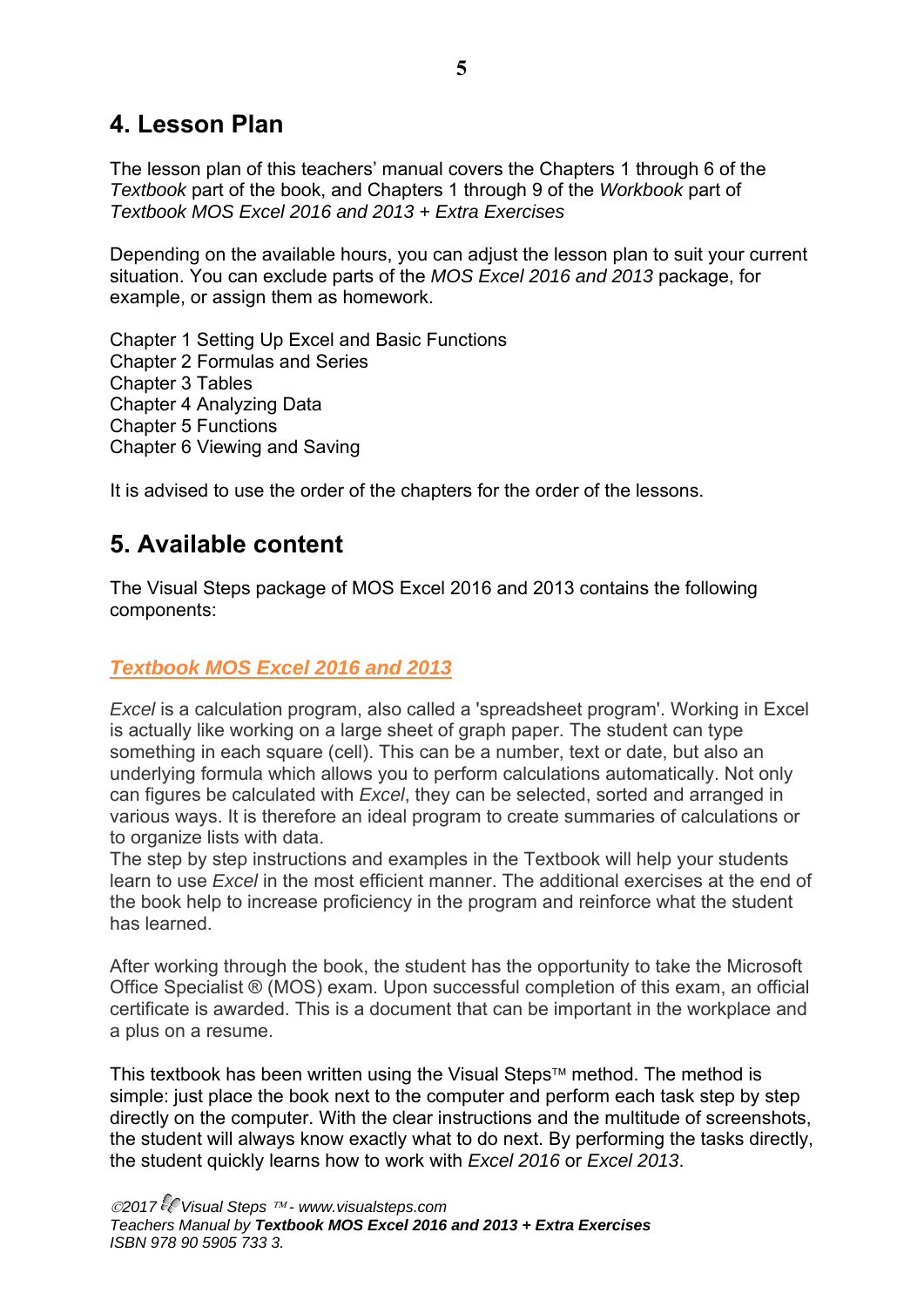In this Visual Steps™ book various icons are used. This is what they mean:

## **Action s**

These icons indicate an action to be carried out:

| $\bigoplus$  | The mouse icon means you need to do something with the mouse.                                                                |
|--------------|------------------------------------------------------------------------------------------------------------------------------|
|              |                                                                                                                              |
| <b>FRAME</b> | The keyboard icon means something needs to be entered or typed<br>using the keyboard.                                        |
|              |                                                                                                                              |
| LL           | The hand icon means something needs to be done, for example,<br>turn on the computer or carry out a task previously learned. |

In addition to these icons, in some areas of this book extra assistance is provided to help the student work successfully through each chapter.

## **Help**

These icons indicate that extra help is available:

| $\rightarrow$ | The arrow icon indicates an alert or warning about something. |
|---------------|---------------------------------------------------------------|
|               |                                                               |

- The bandage icon indicates an extra help or tip in case something went wrong.
- The hand icon is also used in the exercises. The exercises help to **Ite** reinforce what is learned.
- **1** Has the student forgotten how to do something? The number next to<br>the footsteps can be used to look up the information in the appendix<br>How Do I Do That Again?<br>In separate boxes the student will find tips or additional back Has the student forgotten how to do something? The number next to the footsteps can be used to look up the information in the appendix **How Do I Do That Again?**

about *E Excel 2016 6* and *Exce el 2013*.

#### **Extra information**

Information boxes are denoted by the following icons:

The book icon points to extra background information that can be read at the student's convenience. This extra information is not necessary for working through the book and is also not important for the exa amination.

The light bulb icon indicates an extra tip on how to use *Excel*. The tips in the last section of each chapter are not important for the examination.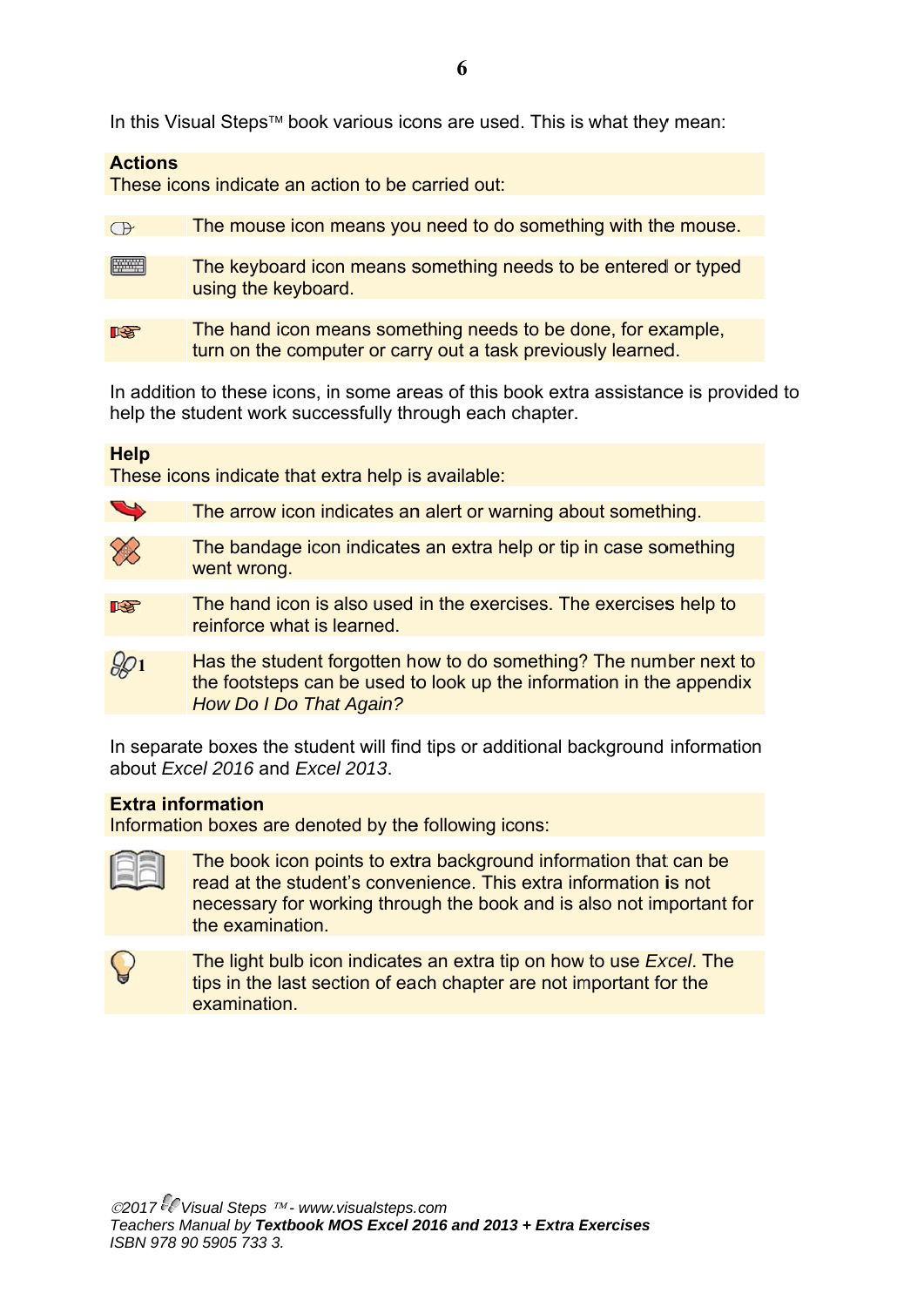## **Practice files**

The practice files used in this book can be downloaded from **www.visualstepsmosbooks.com/excel2016-practicefiles.php**. The practice files are saved in a ZIP-file. If the practice files are not yet on the student's computer, they will first need to be copied to the *(My) Documents* folder. A PDF file on the website describes how to do this. Carefully follow the instructions given in the PDF file. If the student does not do this, the practice files may end up in the wrong folder.

The practice files can be used while performing the step-by-step instructions. Be careful not to save the files with the same name in the same folder. Multiple students can therefore use the same practice files.

If you prefer, you can download the files to the computers at your school in advance of the course.

## *Extra Exercises (workbook)*

The workbook is essential in preparing for the Microsoft Office Specialist® exam (MOS).

Once the student has worked through the first chapters of this book, they will know how to perform the basic, rudimentary tasks in *Excel*. However, this does not mean that all tasks have been mastered. The extra exercises in this book allow the student to practice even further with various types of assignments or tasks.

This book contains exercises that will prepare the student for the MOS *Excel* exam. The exercises are subdivided into footsteps exercises, do-it-yourself exercises and MOS exam exercises.

## **Footsteps Exercise**

In this type of exercise all actions are marked by a footstep icon  $\mathscr{D}^1$  This means the actions have already been handled earlier in the textbook. If the student does not know how to perform an action, he can learn how to do so by looking for the corresponding number written next to the footstep icon in the appendix *How Do I Do That Again?* at the end of the book.

At the end of each exercise, reference is made to a file to compare the result with the program window. The student can quickly see if the exercise has been done correctly. The final result files can be found in the practice files folder.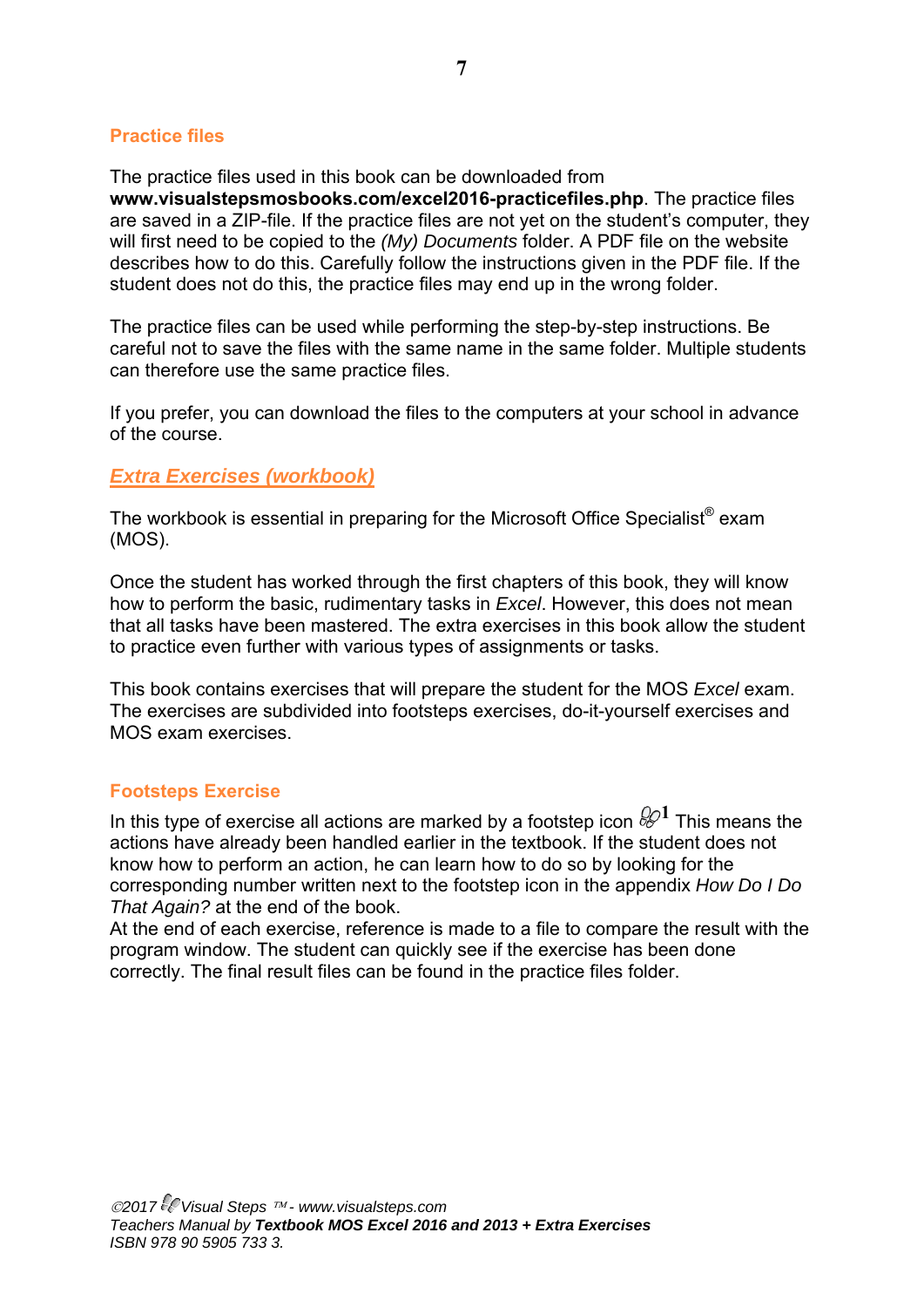#### **Do-It-Yourself Exercise**

In this type of exercise, the required actions are not accompanied by the footstep icons. It is now expected that the student can perform the necessary actions without the need of the footsteps. At the end of each exercise, reference is made to a file to compare the result with the program window. The student can check if the exercise has been done correctly.

#### **MOS Exam Exercise**

This exercise trains the student through a simulation that is set on the PC. In this way, the student becomes familiar with the MOS exam format and is prepared for the test environment. At the end of the exercise, reference is made again to a file to compare the result with the program window. The student can quickly see if the exercise has been done correctly. On page 262 of the textbook instruction is given on how to do these exercises step by step.

#### **Practice files workbook**

The practice files used in this book can be downloaded from **www.visualstepsmosbooks.com/excel2016-practicefiles.php**. The practice files are saved in a ZIP-file. If the practice files are not yet on the student's computer, they will first need to be copied to the *(My) Documents* folder. A PDF file on the website describes how to do this. Carefully follow the instructions given in the PDF file! If the

student does not do this, the practice files may end up in the wrong folder.

The practice files can be used while performing the step-by-step instructions. Be careful not to save the files with the same name in the same folder. Multiple students can therefore use the same practice files.

If you prefer, you can download the files to the computers at your school in advance of the course.

## **Results**

The exercises in this books are accompanied by result files. The student can use these files to check if the exercises have been done correctly. The result files are located in the practice files folder which can be downloaded from the web page listed above.